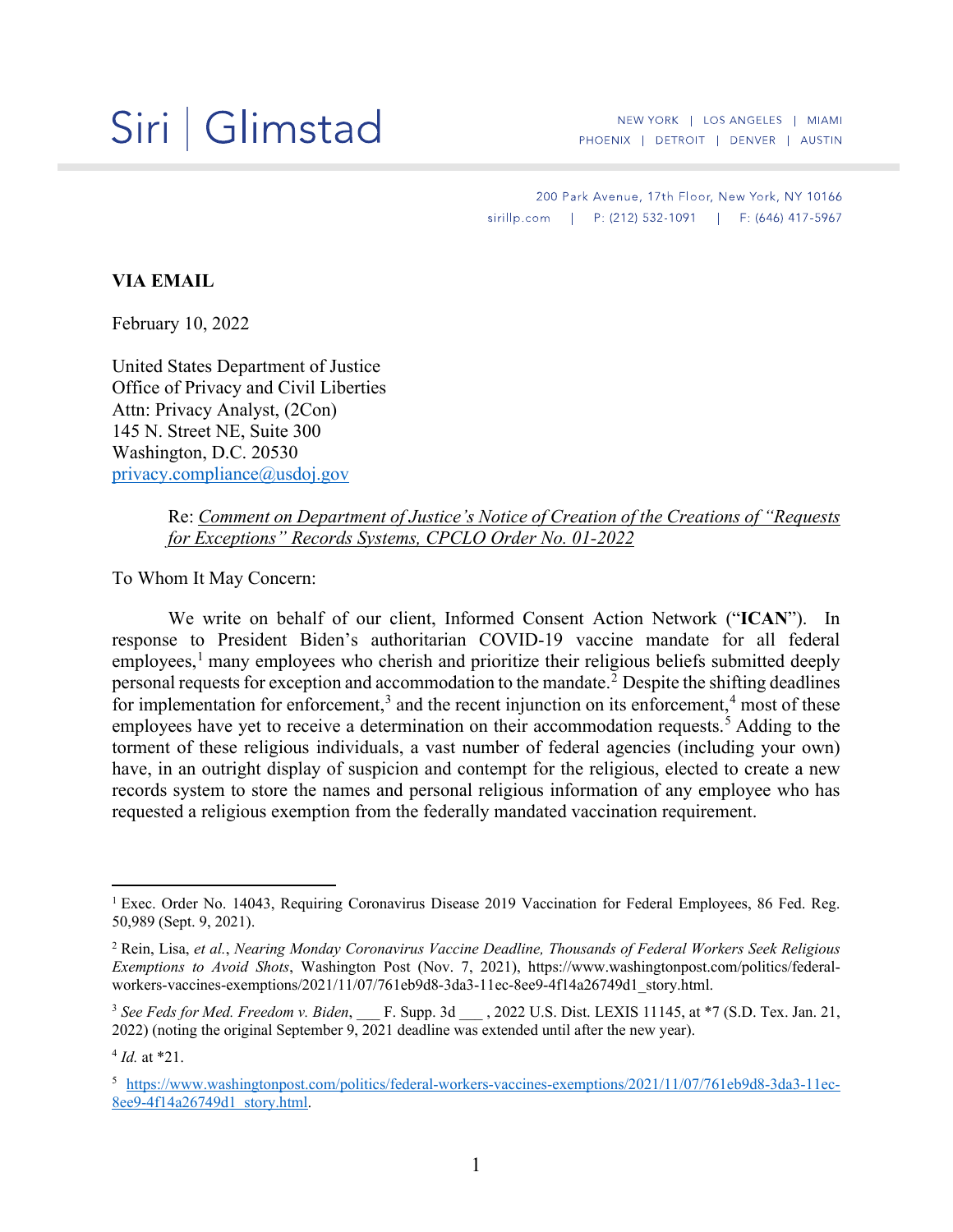We write with ICAN's demand that your agency immediately dismantle this despotic and invasive database. A federal government database that targets and complies information on those individuals who have deigned to exercise their constitutionally protected right to freely exercise their religion serves no legitimate purpose. Americans and congressional representatives alike are rightfully outraged about this – and for good reason. <sup>6</sup> No agency has adequately explained the reason why such a database is necessary for processing accommodations, let alone why it is necessary to maintain this data beyond the decision to grant or deny the request. To the extent your agency is attempting to justify this system of records on the basis that it would simplify the processing of requests, as the Supreme Court has noted, "the prime objective of the First Amendment is not efficiency." *McCullen v. Coakley*, 573 U.S. 464, 495 (2014).

It is also outrageous that many of these notices became effective the day they were published. This further reflects the contempt for religious freedom and a lack of transparency and decency. For the notices that did not become effective immediately, those federal entities chose to issue their notices such that the 30-day period for comment occurred immediately before, after, or during the holiday season, leaving affected federal employees and the public alike without any meaningful ability to be heard on policies affecting the most personal aspects of an individual's life. 7

Perhaps worst of all is that virtually all of these notices plainly acknowledge that the deeply private information being compiled can and will be shared with other agencies and branches of government, including for example the Department of Justice, the Department of Treasury, Congressional offices, and, even more broadly, to any

> appropriate federal, state, tribal, local, international, or foreign law enforcement agency or other appropriate authority charged with investigating or prosecuting a violation or enforcing or implementing a law, rule, regulation, or order, where a record, either on its face or in conjunction with other information, indicates a violation or potential violation of law, which includes criminal, civil, or regulatory violations.<sup>8</sup>

https://www.washingtontimes.com/news/2022/jan/25/gop-lawmakers-call-biden-end-database-religious-ex/; https://www.foxnews.com/politics/biggs-republicans-letter-hhs-religious-liberty; https://www.scribd.com/document /554794762/1-24-FDA-President-Biden-Letter#fullscreen&from embed; https://www.dailysignal.com/2022/01/11/ breaking-biden-administration-making-lists-of-religious-vaccine-objectors/; https://www regulations.gov/comment/ DOT-OST-2021-0135-0002.

<sup>7</sup> *See, e.g.*, https://www federalregister.gov/documents/2021/11/29/2021-25871/privacy-act-of-1974-system-ofrecords (Securities and Exchange Commission's November 29, 2021 Notice); https://www federalregister .gov/documents/2021/12/01/2021-26090/privacy-act-of-1974-system-of-records (Department of Human Services' December 1, 2021 Notice); https://www regulations.gov/document/EPA-HQ-OEI-2017-0536-0002 (Environmental Protection Agency's December 8, 2021 Notice); https://www regulations.gov/document/DOD-2021-OS-0128-0001 (Department of Defense's December 22, 2021 Notice).

<sup>8</sup> *See, e.g.*, https://www regulations.gov/document/USDA FRDOC 0001-2554 (Department of Agriculture's January 7, 2022 Notice).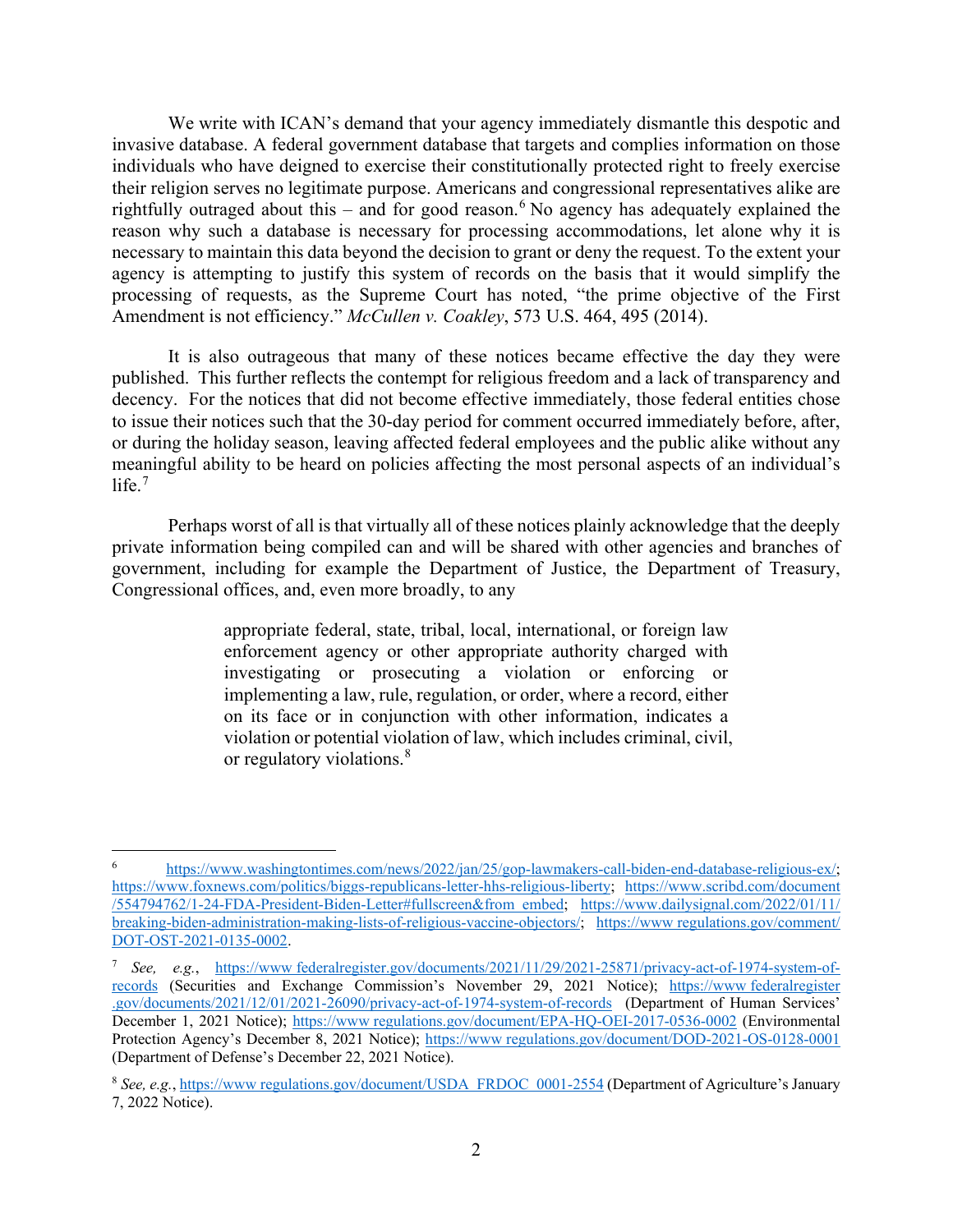This deeply private information being compiled consists of a sweeping set of data far beyond the employee's name and contact information. It includes, for example:

> the nature of the sincerely held religious belief, practice, or observance and the need for accommodation, including any appropriate documentation; details of the accommodation request, such as: type of accommodation requested, how the requested accommodation would assist in job performance, any additional information provided by the requestor related to the processing of the request, notes from or summaries of the interactive process.<sup>9</sup>

Undoubtedly, the individuals who submitted requests for religious accommodation had no concept of the possibility that their descriptions and explanations of their most personal thoughts and beliefs could be shared indiscriminately with others both within and outside of their employers. We strongly urge you to not irreparably breach the trust of these individuals who have done nothing more than seek to abide by their faith.

We remind you that one of the federal government's most fundamental obligations is to respect the right of the American People to freely exercise their religious beliefs. As George Washington eloquently stated in his Letter to the Society of Quakers,

> The liberty enjoyed by the People of these States, of worshipping Almighty God agreable to their Consciences, is not only among the choicest of their Blessings, but also of their Rights – While men perform their social Duties faithfully, they do all that Society or the State can with propriety demand or expect; and remain responsible only to their Maker for the Religion or modes of faith which they may prefer or profess.  $10$

It is difficult to conceive of a greater betrayal of this duty than the creation of a database to target, compile, track, and share information about certain Americans' personal religious beliefs. Even prior to the founding of this country, it was agreed that "the opinions of men are not the object of civil government, nor under its jurisdiction."<sup>11</sup>

<sup>9</sup> https://www.regulations.gov/document/NTSB-2021-0007-0001 (National Transportation Safety Board's November 15, 2021 Notice)

<sup>10 &</sup>quot;Letter from George Washington to the Society of Quakers 13 October 1789," *Founders Online*, National Archives, https://founders.archives.gov/documents/Washington/05-04-02-0188.

<sup>&</sup>lt;sup>11</sup> "82. A Bill for Establishing Religious Freedom, 18 June 1779," *Founders Online*, National Archives, https://founde rs.archives.gov/documents/Jefferson/01-02-02-0132-0004-0082.